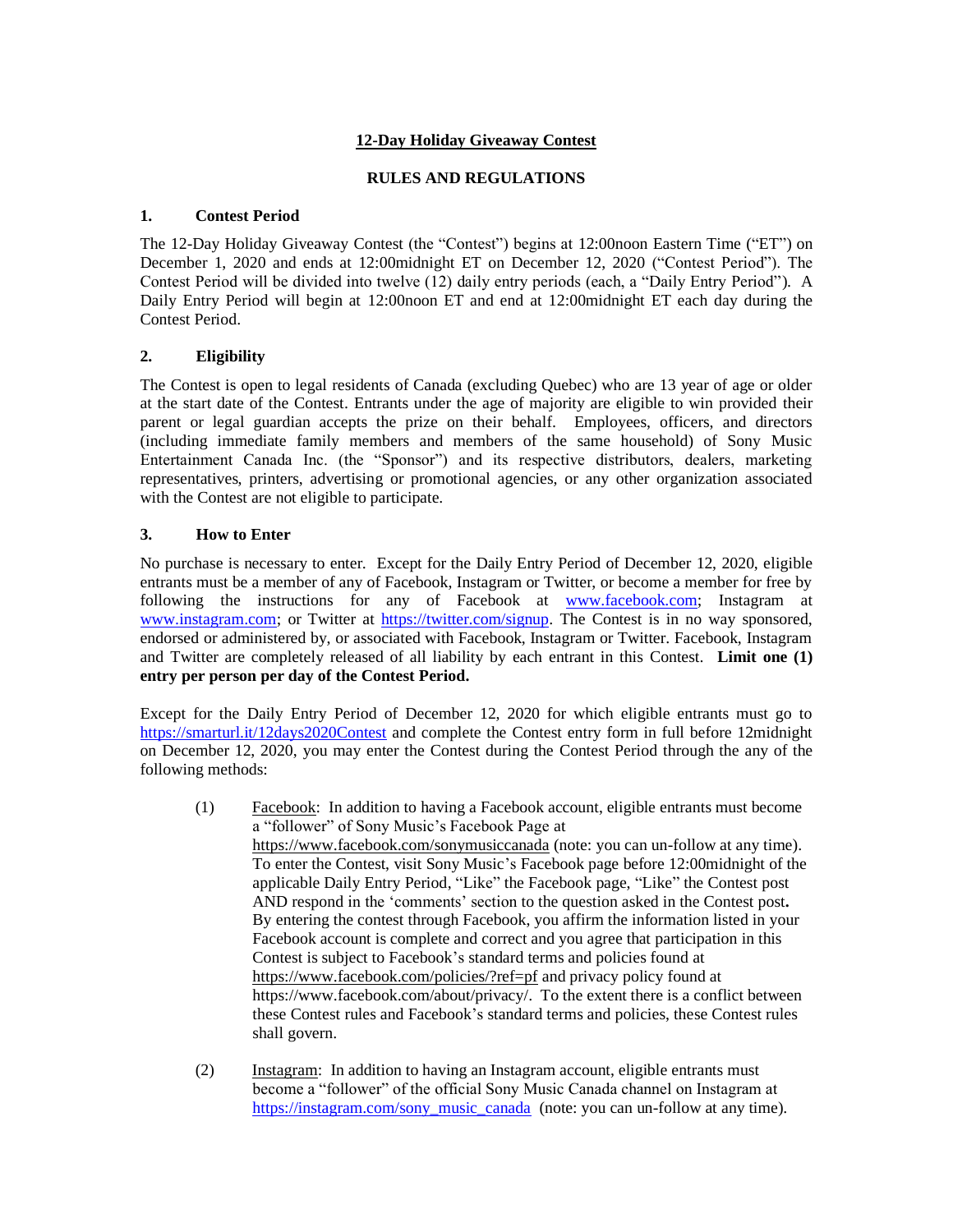To enter the Contest, visit Sony Music's Instagram page before 12:00midnight of the applicable Daily Entry Period, "Like" the Contest post AND in the "comments" section of the Contest post, tag or name a friend. **In order for your entry to be validated, your Instagram profile settings must be public.** By entering the Contest through Instagram, you affirm the information listed in your Instagram account is complete and correct and you agree that participation in this Contest is subject to Instagram's standard terms and conditions found at <https://instagram.com/about/legal/terms/> and Instagram's privacy policy found at [https://instagram.com/about/legal/privacy/.](https://instagram.com/about/legal/privacy/) To the extent that there is a conflict between these Contest rules and Instagram's standard terms and conditions, these Contest rules shall govern.

(3) Twitter: In addition to having a Twitter account, eligible entrants must become a "follower" of the official Sony Music Canada channel on Twitter at https://twitter.com/sony\_music (note: you can un-follow at any time). To enter the Contest, visit Sony Music Canada's Twitter channel before 12:00midnight of the applicable Daily Entry Period, "Like" the @Sony\_Music Contest tweet AND retweet the @Sony\_Music Contest tweet. **Your retweet must remain on Twitter at least until 12midnight of the applicable Daily Entry Period to constitute a valid entry.** By entering the Contest, you affirm that the information listed in your Twitter account is complete and correct. Anyone found using multiple accounts to enter will be ineligible. By entering the Contest, you agree that participation in this Contest is subject to Twitter's standard terms and conditions found at<https://twitter.com/tos> and Twitter's privacy policy found at [https://twitter.com/privacy.](https://twitter.com/privacy) To the extent there is a conflict between these Contest rules and Twitter's standard terms and conditions, these Contest rules shall govern.

All entries that are incomplete, irregular, have been submitted through illicit means, or do not conform to or satisfy any condition of these Contest rules may be disqualified. If you choose to enter the Contest using a mobile phone, standard data fees may apply. By entering, entrants agree to be bound by the decisions of the Sponsor and these Contest rules.

## **3. Prizes**

There are thirty-four (34) prizes in total to be awarded (each, a "**Prize**") during the Contest Period. The Prizes to be awarded are described below according to each the Daily Entry Period :

**Prizes for Daily Entry Period of December 1, 2020**: two (2) Prizes to be awarded as follows: **Prize#1**: 1 Maren Morris *Girl* LP, 1 Maren Morris sweatshirt, 1 bandana (approximate retail value ("ARV"): \$90)

**Prize#2**: 1 JP Saxe hat, 1 JP Saxe hoodie, 1 pair of socks, 1 face mask (ARV: \$165)

**Prizes for Daily Entry Period of December 2, 2020**: six (6) Prizes to be awarded as follows:

**Prize#1**: two (2) of Prize#1 to be awarded, each consisting of: 1 Britney Spears *Oops!...I Did It Again* robe & eye mask set, 1 champagne flute set, 1 *Oops!...I Did It Again* door sign, and 1 *Oops!...I Did It Again* 20th Anniversary Picture Disc vinyl (ARV of each Prize#1: \$150);

**Prize#2**: one of Prize#2 to be awarded, consisting of: 1 Britney Spears *Baby One More Time* tape and 1 *Baby One More Time* picture disc (ARV: \$45);

**Prize#3**: three (3) of Prize #3 to be awarded, each consisting of: 1 N Sync *I Can See Ya* t-shirt and 1 *Signing Off* hoodie (ARV of each Prize#3: \$110).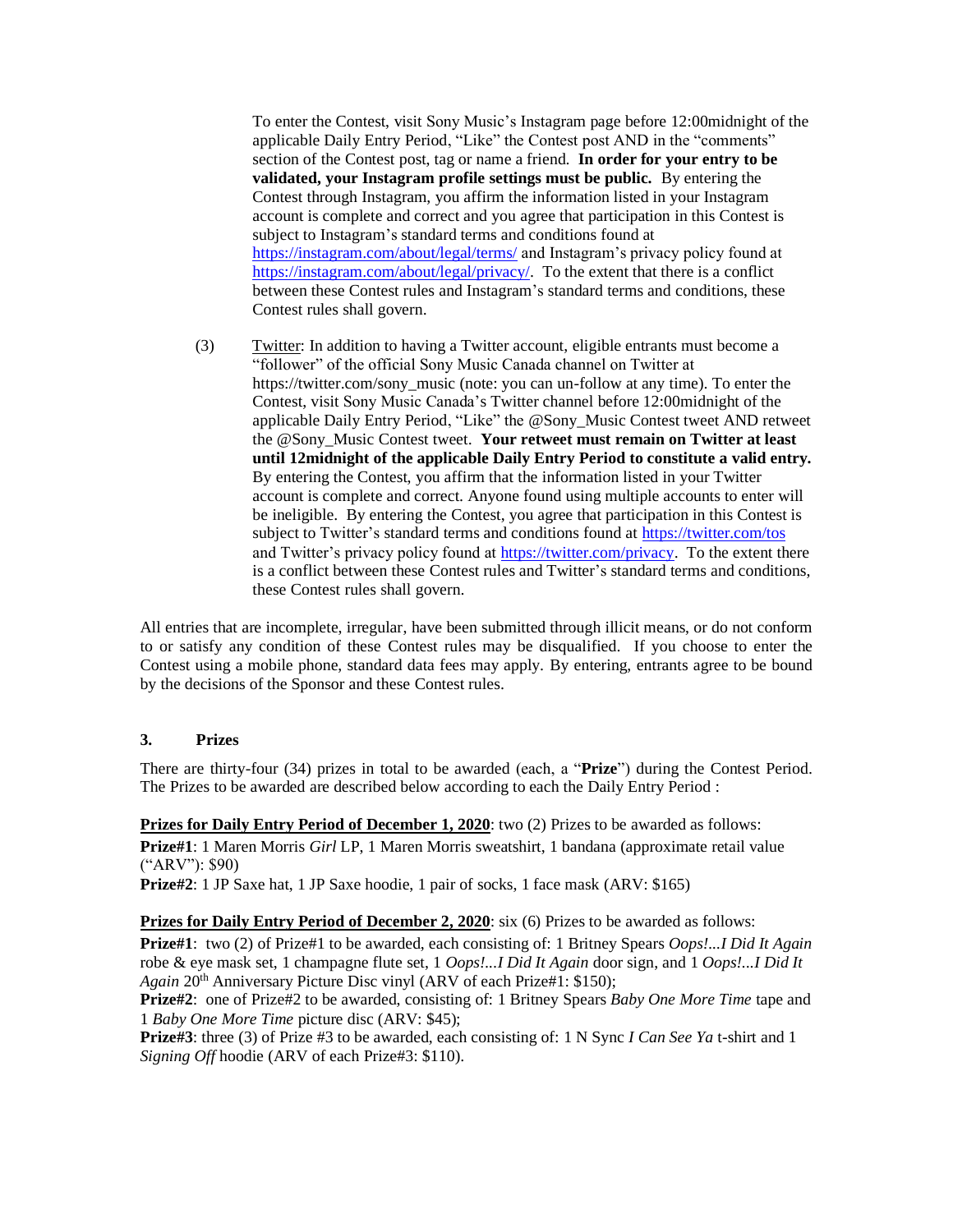**Prizes for Daily Entry Period of December 3, 2020:** three (3) Prizes to be awarded, each Prize consisting of: 1 Lil Nas X t-shirt, 2 Kid LAROI t-shirts and 1 Kid LAROI hoodie (ARV: \$95).

**Prizes for Daily Entry Period of December 4, 2020**: four (4) Prizes to be awarded, each Prize consisting of: 1 Little Mix Confetti hoodie (ARV: \$85).

**Prizes for Daily Entry Period of December 5, 2020**: five (5) Prizes to be awarded as follows:

**Prize#1**: two (2) of Prize#1 to be awarded, each consisting of: 1 Miley Cyrus face mask & 1 Zara Larsson t-shirt (ARV of each Prize#1: \$30);

**Prize#2**: three (3) of Prize#2 to be awarded, each consisting of 1 Zara Larsson t-shirt (ARV of each Prize#2: \$20).

**Prize for Daily Entry Period of December 6, 2020**: one (1) Prize to be awarded, consisting of: one 60-second video message from Tyler Shaw and 1 Zayne Official photo book (ARV: \$25).

**Prizes for Daily Entry Period of December 7, 2020:** six (6) Prizes to be awarded as follows:

**Prize#1**: two (2) of Prize#1 to be awarded, each consisting of: 1 Foo Fighters hoodie, 1 Coors Light tshirt, 1 Medicine at Midnight t-shirt (ARV of each Prize#1: \$80);

**Prize#2**: two (2) of Prize#2 to be awarded, each consisting of: 1 Ozzy Ozborne white long-sleeve tshirt and 1 black short-sleeve t-shirt (ARV of each Prize#2: \$140);

**Prize#3**: one (1) of Prize#3 to be awarded, consisting of: 1 framed Leonard Cohen 3 stamp set, 1 set of 4 Leonard Cohen cards, 1 pane of 6 Leonard Cohen stamps, one Limited edition of Uncut press sheet 12 Leonard Cohen stamps, 1 test press vinyl *Thanks for the Dance* (ARV: \$320);

**Prize#4**: one (1) of Prize#4 will be awarded, consisting of: 1 square frame of 6 Leonard Cohen stamps, 1 set of 4 Leonard Cohen cards, 1 pane of 6 Leonard Cohen stamps, 1 Limited edition Uncut press sheet of 12 Leonard Cohen stamps, 1 *Thanks for the Dance* vinyl (ARV: \$250).

**Prize for Daily Entry Period of December 8, 2020**: one (1) Prize to be awarded, consisting of: 1 Pair of Luke Combs Crocs (US Mens size 9), 1 *What You See Ain't Always What You Get* vinyl and 1 *This One's For You Too* vinyl (ARV: \$180).

**Prize for Daily Entry Period of December 9, 2020**: one (1) Prize to be awarded, consisting of the following Mariah Carey albums: 1 *All I Want For Christmas* cassette tape, 1 *Emotions* vinyl, 1 *Daydream* vinyl, 1 *Butterfly* vinyl, 1 *MTV Unplugged* vinyl, 1 *Music Box* vinyl, 1 *Rainbow* vinyl, 1 *Mariah Carey* vinyl and 1 *Merry Christmas* vinyl (ARV: \$210).

**Prize for Daily Entry Period of December 10, 2020**: one (1) Prize to be awarded, consisting of: 1 signed Celine Dion poster, 1 Celine Dion t-shirt, 1 *Let's Talk About Love* vinyl, 1 *These Are Special Times* vinyl, 1 *Courage* vinyl, 1 *Falling Into You* vinyl, 1 *S'il suffisait d'aimer* vinyl, 1 *Loved Me Back To Life* vinyl, 1 *The Colour Of My Love* 25<sup>th</sup> *Anniversary Edition* vinyl and 1 vinyl pressing of *D'eux* (ARV: \$343).

**Prizes for Daily Entry Period of December 11, 2020**: three (3) Prizes to be awarded, each Prize consisting of: 1 Harry Styles Vinyl Box Set, 1 *Golden* sweater, 1 *Golden* t-shirt, 1 *Golden* tote, 1 *Watermelon Sugar* t-shirt, 1 *Watermelon Sugar* beach towel, 1 *Watermelon Sugar* 7" vinyl and 1 *Watermelon Sugar* water bottle (ARV of each Prize: \$250).

**Prize for Daily Entry Period of December 12, 2020:** one (1) Prize to be awarded, consisting of: 2 picture discs, 3 t-shirts, 1 hoodie, 2 magazines and 10 vinyl Christmas albums (ARV: \$625). (\*Sony artists to which the Prize items are related will be revealed on December 12, 2020).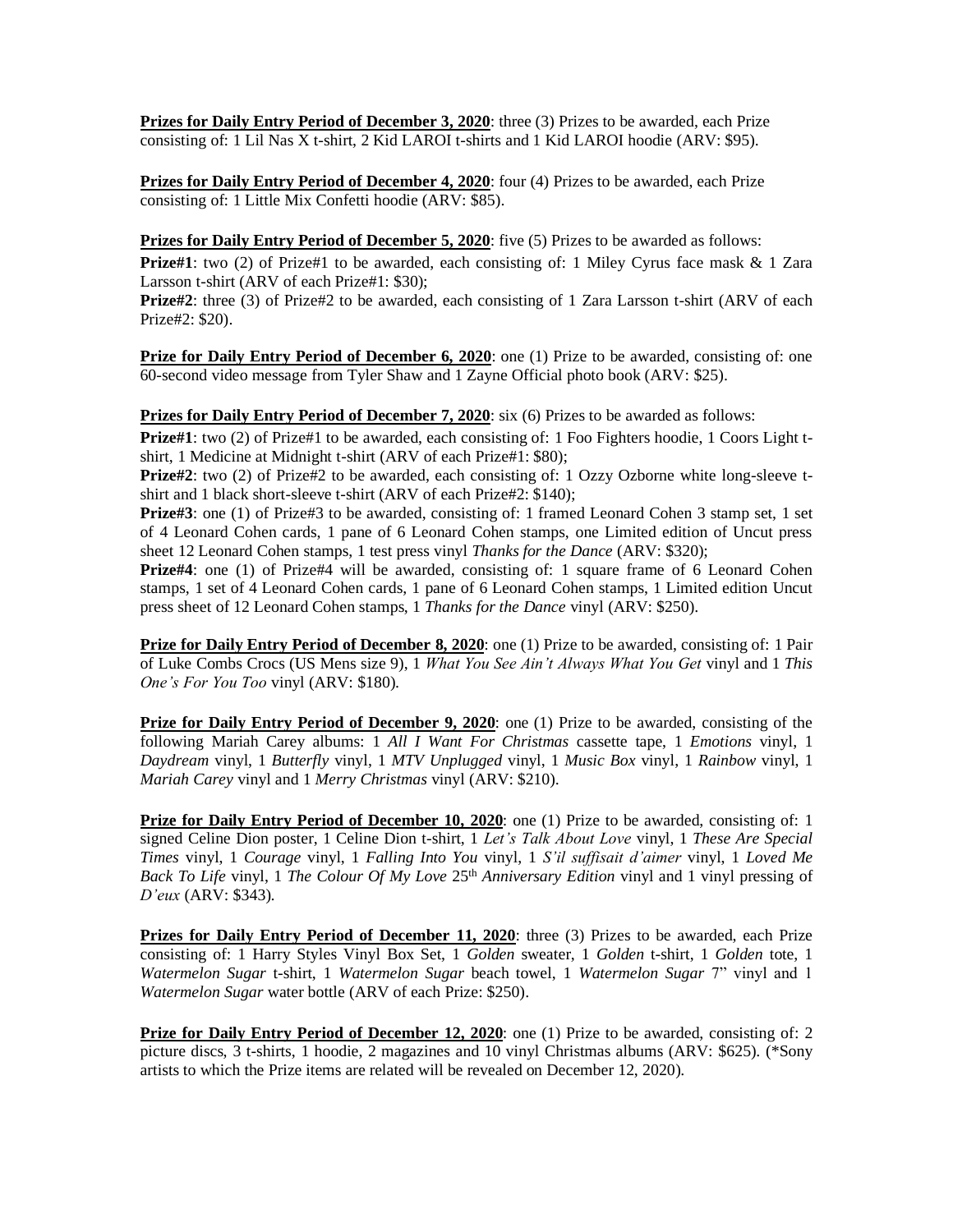The Prizes are awarded "as is" with no warranty or guarantee, either express or implied by Sponsor. The Sponsor reserves the right to substitute a Prize in whole or in part for a prize of equal or greater value in the event that any component of a Prize is unavailable for any reason. The Prizes must be accepted as awarded and no substitutions, except as identified above, will be made. The Prizes may not be sold, transferred or assigned and is not convertible to cash. All prize details are at Sponsor's sole discretion.

## **4. Selection of the Prize Winners**

Except for December 1, 2020, each morning at 11:00 a.m. ET during the Contest Period and on December 13, 2020, the Sponsor will conduct a random drawing from among all eligible entries received for the applicable Daily Entry Period and select between one to six potential winners (depending on number of Prizes offered for applicable Daily Entry Period) for each applicable Daily Entry Period. **Non-winning entries from one Daily Entry Period will not be eligible for any subsequent Daily Entry Period draws.** Odds of winning depend upon the number of eligible entries received for the applicable Daily Entry Period. Within 24 hours of the draw, the Sponsor will attempt to notify the selected entrant(s) for each applicable Daily Entry Period by their Facebook, Instagram or Twitter account (depending on entrant's method of entry), with the exception of the Daily Entry Period of December 12, 2020 for which the Sponsor will attempt to notify the selected entrant by the email address provided on their entry form. In order to be declared a winner, each selected entrant must, unaided, correctly answer a skill-testing mathematical question and, within the deadline stipulated by the Sponsor, complete and return to the Sponsor a Contest eligibility and liability/publicity release confirming compliance with these Contest rules, releasing the Sponsor and its respective directors, officers, employees and agents from all liability and, except where prohibited by law, permitting the Sponsor to use the selected entrant's name, address (city and province), likeness, voice, written statements and image, without compensation, worldwide and in perpetuity, in any and all forms of media now known or hereafter devised in any publicity carried out by the Sponsor. If a selected entrant is under the age of majority, the contest eligibility and liability/publicity release must be signed and submitted by such entrant's parent or legal guardian. Selected entrants must also provide proof of identity (photocopy of Driver's License, Passport or any other governmentissued photo identification). In the event that a selected entrant is not eligible for any reason, has not correctly answered the skill-testing question or cannot be contacted after five business days of the first attempt to contact the selected entrant, such entrant shall be disqualified and the Sponsor shall have the right to select another entrant and the Sponsor shall be released and discharged from any liability or responsibility in this regard. No correspondence will be made except with the selected entrants.

# **5. General**

By entering the Contest, entrants agree to abide by these rules and regulations, and further agree that the decisions of the Sponsor are final. The Sponsor reserves the right at any time without prior notice to withdraw, cancel, terminate, amend, modify or suspend the Contest if for any reason in the opinion of the Sponsor, in its sole discretion, the Contest is not capable of operating as planned or if the administration, security, fairness, integrity, or proper conduct of the Contest is corrupted or adversely affected, including by reason of infection by computer virus, bugs, tampering, unauthorized intervention, fraud, technical failures, or any other causes beyond its control. The Sponsor reserves the right in its sole discretion to disqualify any individual it finds to be tampering with the online entry process or the operation of the Contest or to be acting in violation of these rules or otherwise in disruptive manner with respect to the Contest. CAUTION: ANY ATTEMPT BY A CONTESTANT TO DELIBERATELY DAMAGE ANY WEBSITE OR UNDERMINE THE LEGITIMATE OPERATION OF THE CONTEST IS A VIOLATION OF CRIMINAL AND CIVIL LAWS AND SHOULD SUCH AN ATTEMPT BE MADE, THE SPONSOR RESERVES THE RIGHT TO SEEK DAMAGES FROM ANY SUCH ENTRANT TO THE FULLEST EXTENT PERMITTED BY LAW. The Sponsor also reserves the right to cancel this Contest at any time because of a printing or other error. The Sponsor does not assume any responsibility for incorrect or inaccurate capture of entry information, technical malfunctions, human or technical error, seeding or printing errors, lost, delayed